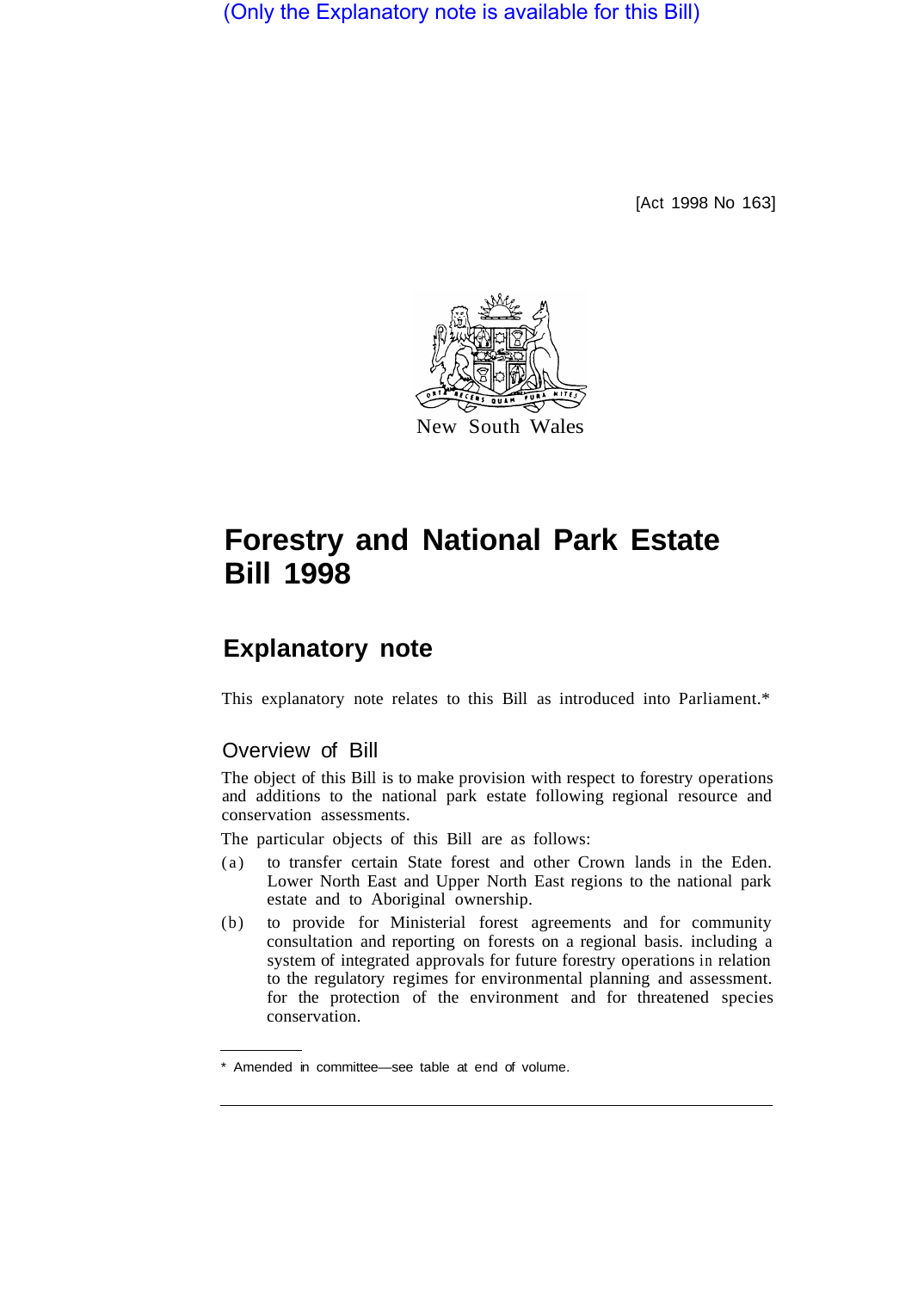Explanatory note

- (c) to amend the *Forestry Act 1916* to provide for a new category of informal reserves,
- (d) to amend the *Timber Industry (Interim Protection) Act 1992* to extend its operation for a further year and to additional land pending Ministerial forest agreements and integrated approvals,
- (e) to amend the *Native Title (New South Wales) Act 1994* to preserve native title rights and interests in relation to additions to the national park estate and declarations of wilderness,
- (f) to amend certain other Acts and to make related and other provisions.

## Outline of provisions

#### **Part 1 Preliminary**

**Clause 1** sets out the name (also called the short title) of the proposed Act.

**Clause 2** provides for the commencement of the proposed Act on a day or days to be appointed by proclamation. However. the provisions relating to the transfer of lands are to commence on 1 January 1999 and the provisions relating to the *Timber Industry (Interim Protection) Act 1992* and the extension of logging operations in the Eden Management Area are to commence on the date of assent to the proposed Act.

**Clause 3** defines expressions used in the proposed Act. In particular:

- (a) *forestry operations* is defined to mean logging operations. forest products operations, on-going forest management operations and ancillary road construction, and
- (b) *national park estate* is defined to include wilderness areas, national parks. historic sites, nature reserves, Crown land reserves and State forest flora reserves.

**Clause 4** provides that notes in the text of the proposed Act do not form part of the Act.

#### **Part 2 Land transfers to national park estate and Aboriginal ownership**

**Clause 5** revokes the dedication, as State forest. of land that is to be transferred to the national park estate or Aboriginal ownership.

**Clause 6** reserves or dedicates certain land in revoked State forests as national park, nature reserve or historic site. The land concerned is set out in Schedule 1.

Explanatory note page 2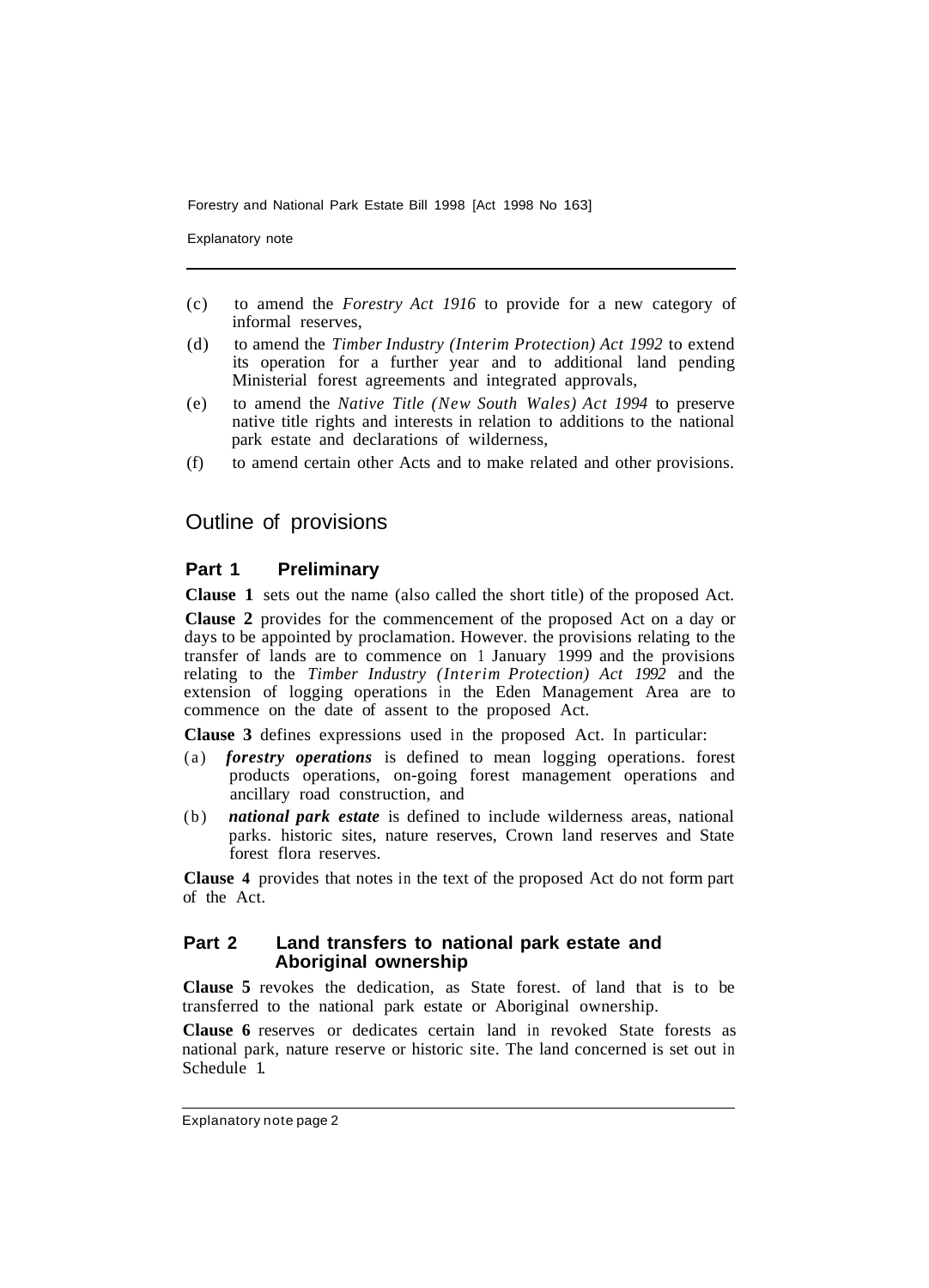Explanatory note

**Clause 7** reserves or dedicates certain Crown lands as national park or nature reserve. The land concerned is set out in Schedule 2.

**Clause 8** sets apart certain land in State forests as flora reserves under the *Forestry Act 1916.* The land concerned is set out in Schedule 3.

**Clause 9** dedicates certain land in revoked State forests as a single Crown reserve under the *Crown Lands Act 1989* and appoints the Director-General of National Parks and Wildlife as the manager of the reserve trust. The land concerned is set out in Schedule 4.

**Clause 10** vests certain land in revoked State forests in the Minister administering the *National Parks and WildIife Act 1974* for the purposes of Part 11 of that Act. subject to existing leases to which the land is subject. The land concerned is set out in Schedule 5.

**Clause 11** enables the Director-General of National Parks and Wildlife to adjust the descriptions of land in Schedules  $1-5$  in order to provide a more detailed description of land shown on maps by black edging or to alter the boundaries of the land for the purposes of the more effective management of national park estate land and State forest land (so long as the adjustment will not result in any significant reduction in the size or value of any such land). Adjustments are also authorised in connection with easements.

**Clause 12** provides for the transfer of certain revoked State forest and Crown lands to the ownership of Local Aboriginal Land Councils. The land and Councils concerned are set out in Schedule 6.

**Clause 13** gives effect to Schedule 7, which contains ancillary and special provisions with respect to the land transfers under this Part.

#### **Part 3 Forest agreements**

**Clause 14** authorises the relevant Ministers in the planning. environment. forestry and fisheries portfolios to enter into forest agreements for particular regions of the State.

**Clause 15** provides that a regional forest assessment carried out by or on behalf of the Resource and Conservation Assessment Council is a pre-requisite to the entering into of a forest agreement.

**Clause 16** provides that a forest agreement is to describe the region to which it applies and list the documents making up the relevant regional forest assessment and contain appropriate provisions for ecologically sustainable forest management, sustainable timber supply, community consultation, arrangements with respect to Aboriginals and other matters within the Ministers' respective portfolios.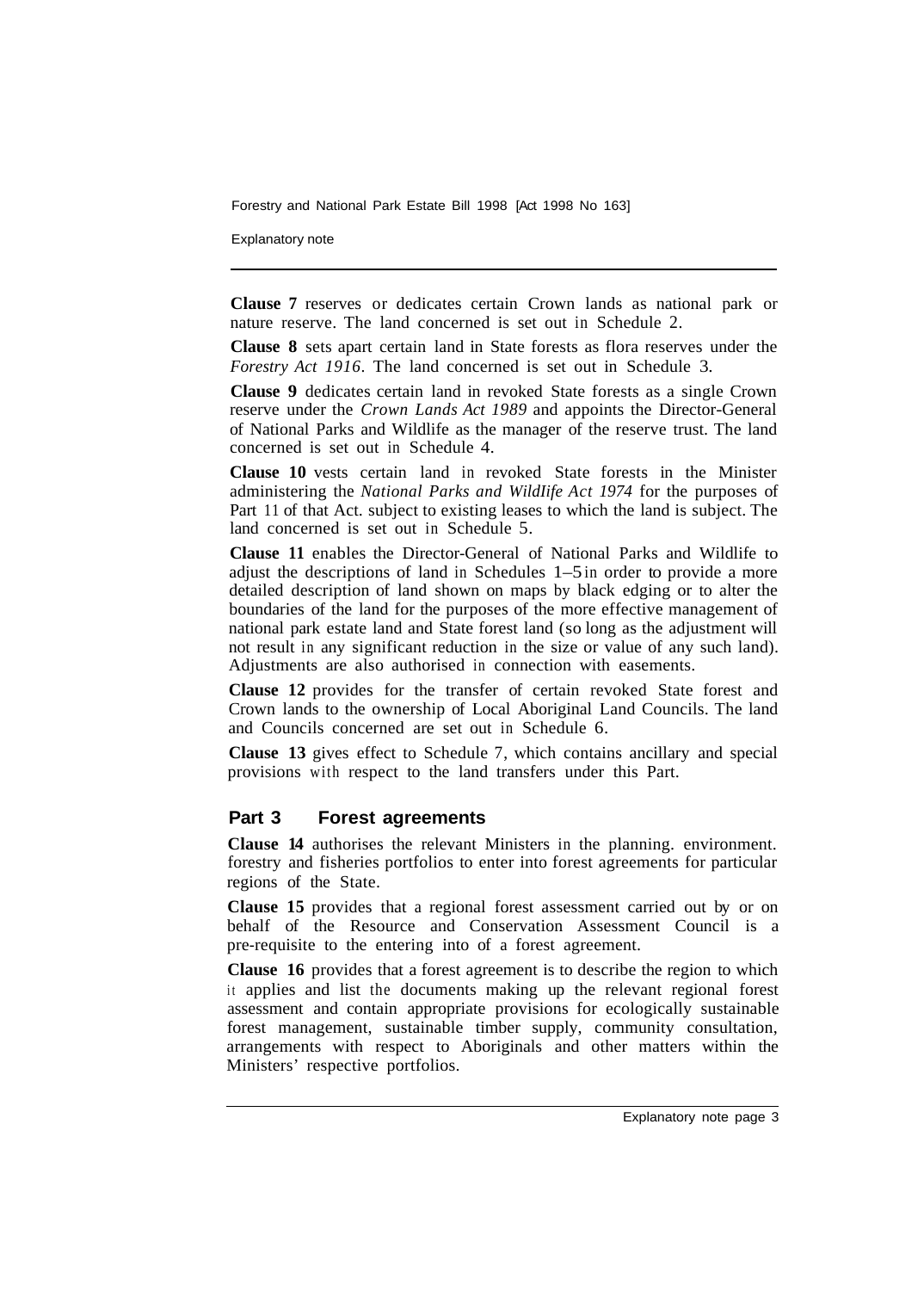Explanatory note

**Clause 17** makes provision for public consultation on the making of a forest agreement.

**Clause 18** enables the Ministers to amend or terminate a forest agreement.

**Clause 19** requires the Ministers to carry out 5-yearly reviews of forest agreements (and integrated forestry operations approvals under Part 4), including public consultation and parliamentary reporting.

**Clause 20** provides that the Minister for Urban Affairs and Planning is required to report annually to Parliament on each forest agreement. The clause requires the tabling in Parliament of copies of forest agreements and integrated forestry operations approvals (together with any amendments, suspensions. terminations or revocations of agreements or approvals and a statement of reasons for any such action).

**Clause 21** requires public notice of the making or granting of forest agreements or integrated forestry operations approvals (or any amendments. suspensions. terminations or revocations of agreements or approvals). The clause also requires forest agreements. resource assessments, integrated forestry operations approvals and reports to be available for public inspection.

**Clause 22** enables the Minister to establish forest landscape management committees to provide advice to the Minister.

#### **Part 4 Integrated forestry Operations approvals**

**Clause 23** provides that the Part applies to forestry operations in State forests and other Crown-timber lands. except in any part of the national park estate. a timber plantation or any other land for the purposes of clearing natural forest.

**Clause 24** specifies that the purpose of an integrated forestry operations approval is to provide a framework for relevant forestry operations:

- (a) that is established in connection with a forest agreement made after forest assessments conducted by or on behalf of the Resource and Conservation Assessment Council and other environmental studies. and
- (b) that integrates the regulatory regimes for environmental planning and assessment. for the protection of the environment and for threatened species conservation.

**Clause 25** provides for the grant of integrated forestry operations approvals. The powers of the Forestry Commission to carry out forestry operations will be subject to the terms of any such approval once it is granted.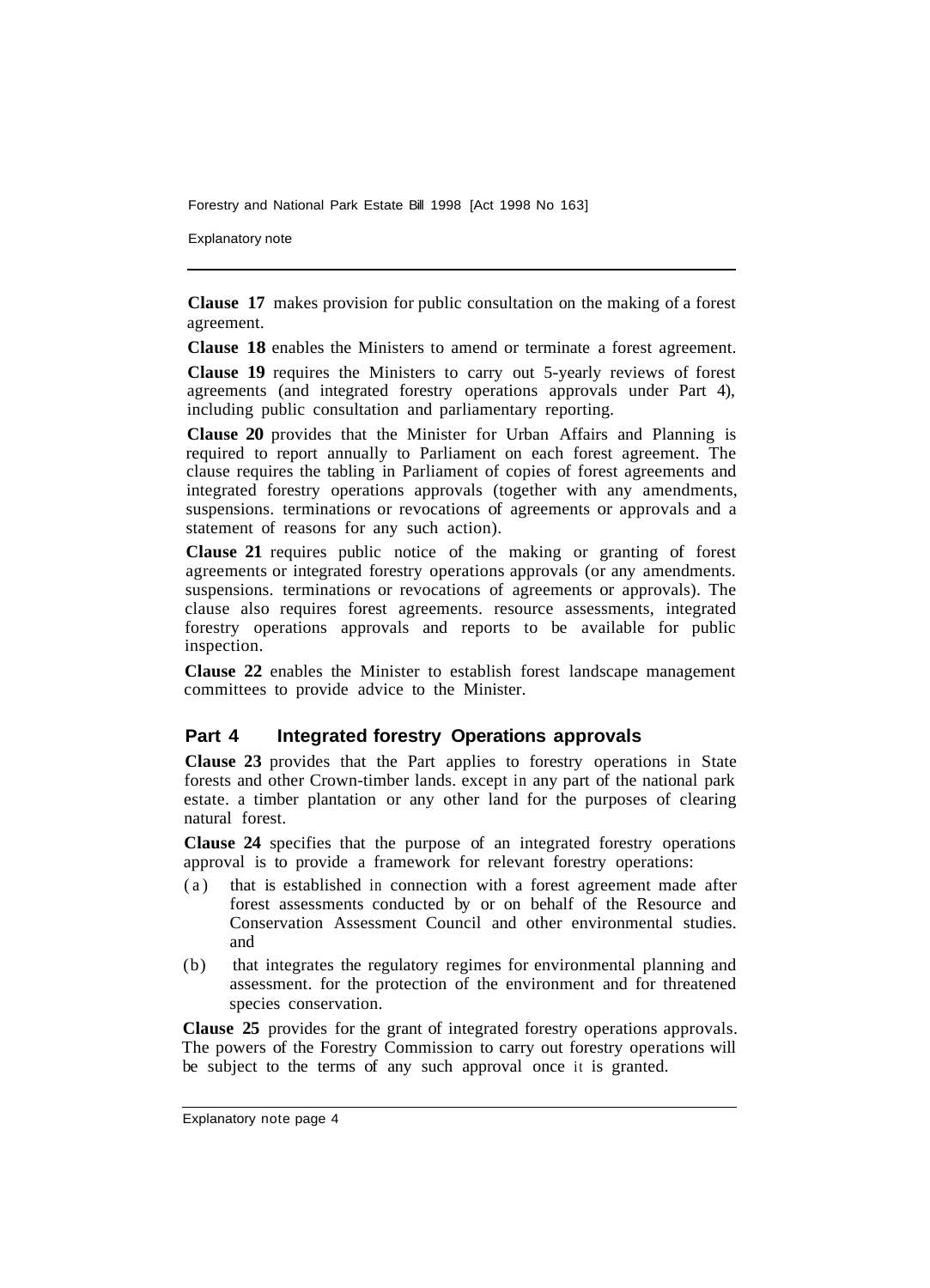Explanatory note

**Clause 26** authorises the same Ministers who may enter into a forest agreement to jointly grant integrated forestry operations approvals.

**Clause 27** makes a forest agreement a pre-requisite to the grant of an approval.

**Clause 28** provides that an approval is to describe the forestry operations covered by the approval and may set out conditions subject to which forestry operations may be carried out and the terms of any relevant licences for the operations as referred to in clauses 32–34.

**Clause 29** provides that an approval may be granted for a term of up to 20 years. Clause 19 provides for the review of any such approval every 5 years.

**Clause 30** enables the Ministers who granted an approval to amend, revoke or suspend the approval.

**Clause 31** enables any of the Ministers to bring proceedings in the Land and Environment Court to remedy or restrain a breach of the conditions of an approval (other than the terms of relevant licences issued with the approval. which may be enforced in accordance with clause 34).

**Clause 32** sets out the relevant licences that may be issued with an approval, namely. pollution control or environment protection licences and licences under the threatened species legislation for animals. plants or fish.

**Clause 33** authorises an approval to set out the terms of a relevant licence. The persons carrying out the forestry operations concerned are taken to hold a licence in those terms.

**Clause 34** provides for the enforcement of a relevant licence provided by an approval in the same way as any other licence (except that the revocation or amendment of the licence can only be effected by an amendment of the approval by the relevant Ministers).

**Clause 35** suspends the provisions of the *Environmental Planning and Assessment Act 1979* (including Part 5 of that Act) in respect of forestry operations carried out during any period that an integrated forestry operations approval is in force.

**Clause 36** suspends the power of local councils to issue orders under section 124 of the *Local Government Act 1993* if they operate to prevent or interfere with forestry operations authorised by an approval.

**Clause 37** prevents official proposals for wilderness areas and the declaration of wilderness areas over any land on which forestry operations are authorised by an approval.

**Clause 38** excludes certain civil and criminal enforcement proceedings by third-parties under environment protection and other lesislation for breaches of the proposed Act or related to the proposed Act.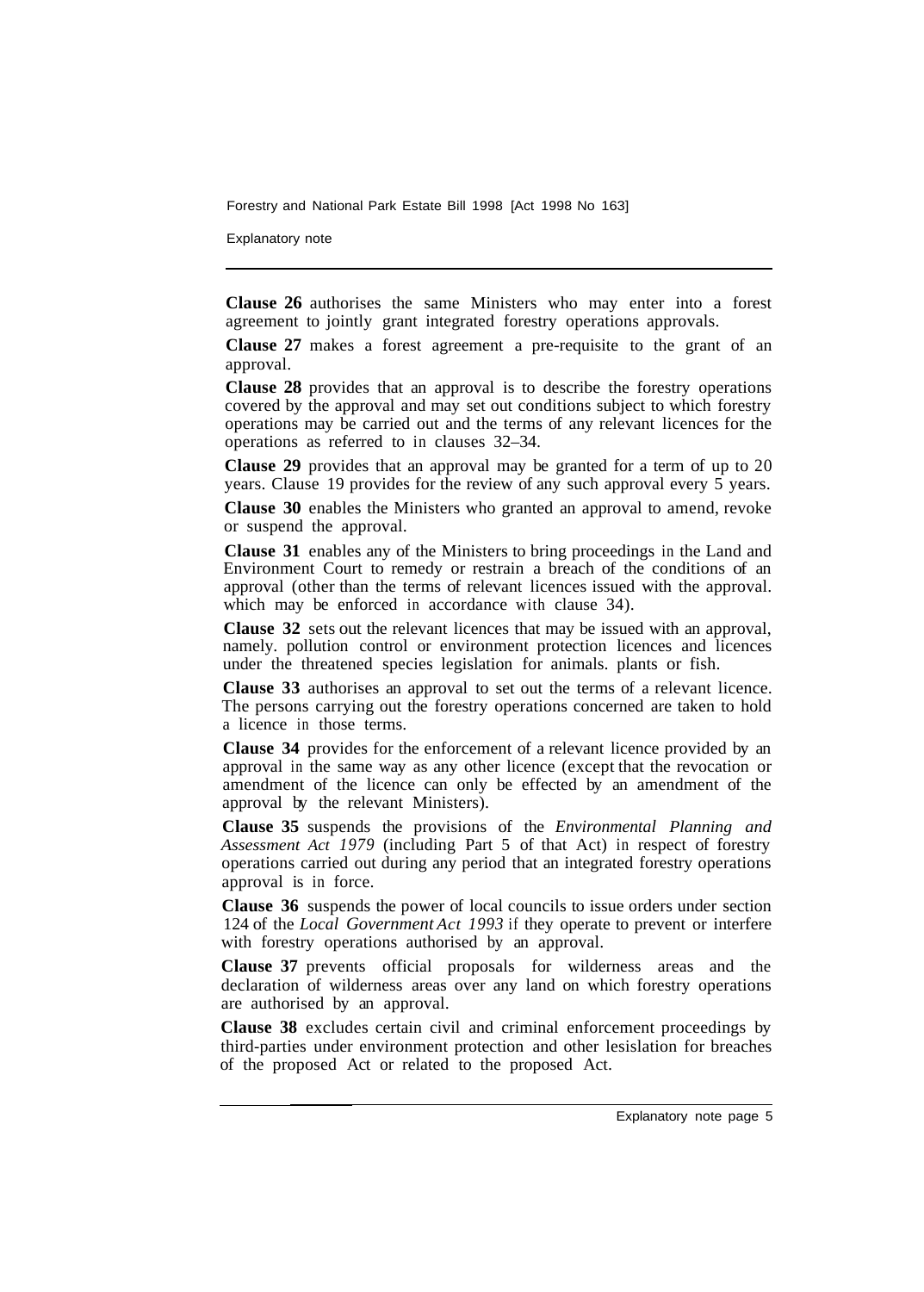Explanatory note

#### **Part 5 Miscellaneous**

**Clause 39** provides that the proposed Act binds the Crown.

**Clause 40** empowers the making of regulations for the purposes of the proposed Act.

**Clauses 41–44** give effect to the amendment of various Acts in Schedules  $8 - 11$ .

**Clause 45** gives effect to the Schedule of savings, transitional and other provisions.

**Clause 46** provides for a review of the proposed Act after 5 years.

**Schedule 1** sets out the land whose dedication as State forest is revoked and that is reserved or dedicated as national park, historic site or nature reserve.

**Schedule 2** sets out the Crown lands that are reserved or dedicated as national park or nature reserve.

**Schedule 3** sets out the land within State forests that is set apart as flora reserves under the *Forestry Act 1916.* 

**Schedule 4** sets out the land whose dedication as State forest is revoked and that is dedicated as Crown reserve under the *Crown Lands Act 1989.* 

**Schedule 5** sets out the land (which is the subject of existing leases) whose dedication as State forest is revoked and that is vested in the Minister administering the *National Parks and Wildlife Act 1974.* 

**Schedule 6** sets out the State forest and Crown lands that are transferred to the ownership of Local Aboriginal Land Councils.

**Schedule 7** makes ancillary and special provisions with respect to land transferred under the proposed Act.

**Schedule 8** amends the *Forestry Act I916* to provide for a new category of informal reserves. namely land in State forests set aside by the Minister subject to prohibitions on activities to protect its special conservation value.

**Schedule 9** amends the *Timber Industry (Interim Protection) Act 1992:* 

- (a) to extend its operation for a further year pending Ministerial forest agreements and integrated approvals. and
- (b) to suspend any obligation for the preparation of an EIS in the areas concerned. and
- (c) to extend the definition of "logging operations" to "forestry operations" within the meaning of the proposed Act. and
- (d) to extend the areas in which Part 5 of the *Environmental Planning and Assessment Act 1979* is suspended for logging operations to an additional area within the South Monaro Management Area.

Explanatory note page 6